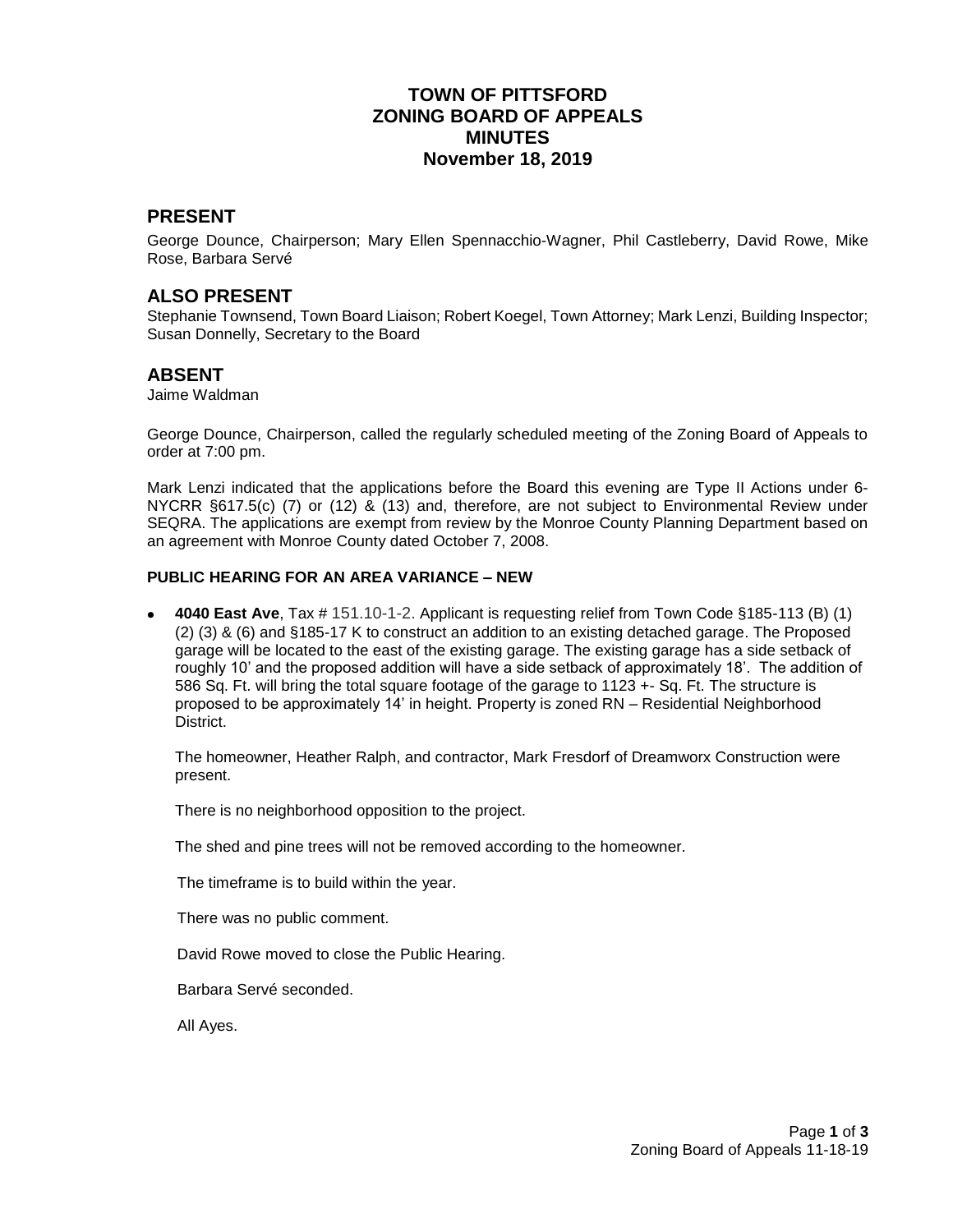**22 E. Park Road**, Tax # 151.17-3-13. Applicant is requesting relief from Town Code §185 – 17 (E) & 185 -17 (B) (1) for the construction of a master bedroom and garage addition with a front setback of approximately 42' and a left side setback of approximately 9'. Town Code requires a 50' minimum front setback and 10' minimum side setback. Property is zoned RN – Residential Neighborhood District.

The homeowner, Bruno Wolf, and architect, Chris Hennesey were present.

Ms. Hennesey described the project which is a reconfiguration of the home to include a larger master suite and a garage addition.

The Board asked about neighbor opposition and the homeowners stated that there is none.

The homeowner stated that the timeframe is to start around March 2020.

There was no public comment.

Phil Castleberry moved to close the Public Hearing.

Mike Rose seconded.

All Ayes.

### **DECISION FOR 4040 EAST AVENUE – AREA VARIANCE**

A written Resolution to grant the area variance for 4040 East Avenue was moved by Mary Ellen Spennacchio-Wagner and seconded by David Rowe. .

Chairman George Dounce called for a roll call vote.

| Michael Rose voted                  | Ave    |
|-------------------------------------|--------|
| Barbara Servé voted                 | Aye    |
| Jaime Waldman voted                 | Absent |
| David Rowe voted                    | Ave    |
| Mary Ellen Spennacchio-Wagner voted | Aye    |
| George Dounce voted                 | Aye    |
| Phil Castleberry voted              | Aye    |
|                                     |        |

The approved Resolution contains the following Specific Conditions:

- 1. This variance is granted only for the plans submitted and prepared by the Applicant dated October 3, 2019.
- 2. All construction is to be completed by December 31, 2021.
- 3. The application is subject to the approval of the Design Review and Historic Preservation Board.

## **DECISION FOR 22 EAST PARK ROAD – AREA VARIANCE**

A written Resolution to grant the area variance for 22 East Park Road was moved by Barbara Servé and seconded by Phil Castleberry.

Chairman George Dounce called for a roll call vote.

. .

Michael Rose voted Aye